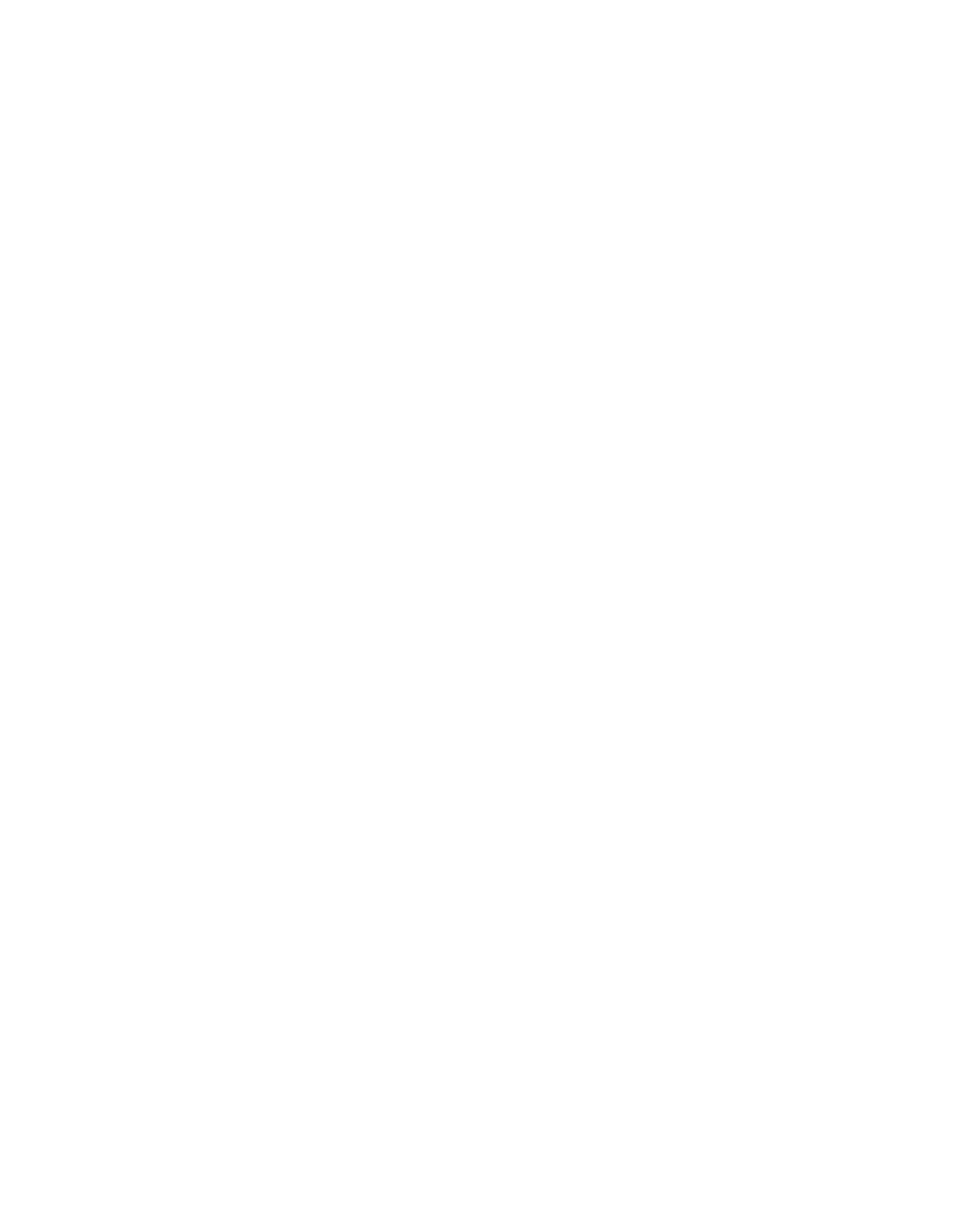Total Fund Composite

|                                       | <b>Ending May 31, 2012</b>        |                            |                             |                     |          |                             |  |  |  |  |
|---------------------------------------|-----------------------------------|----------------------------|-----------------------------|---------------------|----------|-----------------------------|--|--|--|--|
|                                       | Asset Class                       | <b>Market Value</b><br>(3) | 1 Mo Net<br>Cash Flows (\$) | $%$ of<br>Portfolio | Policy % | Policy Difference<br>$(\$)$ |  |  |  |  |
| <b>Total Fund Composite</b>           |                                   | 4,882,747,584              | $-47,724,790$               | 100.0               | 100.0    | $\mathbf{0}$                |  |  |  |  |
| <b>Fixed Income Composite</b>         |                                   | 1,342,957,163              | $-154,616$                  | 27.5                | 25.0     | 122,270,267                 |  |  |  |  |
| Neuberger Berman                      | Core Plus Fixed Income            | 294,900,270                | 25,058                      | 6.0                 |          |                             |  |  |  |  |
| <b>LM Capital</b>                     | Core Fixed Income                 | 313,054,444                | $-37,609$                   | 6.4                 |          |                             |  |  |  |  |
| <b>UBS</b>                            | Core Fixed Income                 | 111,395,920                | $-10,841$                   | 2.3                 |          |                             |  |  |  |  |
| Segall Bryant & Hamill                | Int. Fixed Income                 | 284,623,578                | $-25,020,020$               | 5.8                 |          |                             |  |  |  |  |
| MacKay Shields                        | High Yield Fixed Income           | 142,774,820                | 24,946,459                  | 2.9                 |          |                             |  |  |  |  |
| <b>RBC Global</b>                     | Opportunistic Fixed<br>Income     | 75,054,481                 | $-17,279$                   | 1.5                 |          |                             |  |  |  |  |
| Symphony                              | Senior Secured Loans              | 121, 153, 651              | $-40,385$                   | 2.5                 |          |                             |  |  |  |  |
| <b>U.S. Equity Composite</b>          |                                   | 1,366,343,593              | $-40,360,719$               | 28.0                | 25.0     | 145,656,697                 |  |  |  |  |
| <b>FIS Group Composite</b>            |                                   | 142,906,069                | $-131$                      | 2.9                 | .,       | 142,906,069                 |  |  |  |  |
| <b>Great Lakes</b>                    | Large-Cap Value                   | 121,716,835                | $-26,810$                   | 2.5                 |          |                             |  |  |  |  |
| Herndon                               | Large-Cap Value                   | 110,018,706                | $-32,600$                   | 2.3                 |          |                             |  |  |  |  |
| RhumbLine S&P 500 Index               | Large-Cap Core                    | 238,443,380                | $-40,000,000$               | 4.9                 |          |                             |  |  |  |  |
| CastleArk                             | Large-Cap Growth                  | 114,630,769                | $-36,420$                   | 2.3                 |          |                             |  |  |  |  |
| <b>Holland Capital</b>                | Large-Cap Growth                  | 110,365,822                | $-34,266$                   | 2.3                 |          |                             |  |  |  |  |
| <b>Earnest Partners</b>               | Mid-Cap Core                      | 88,223,421                 | $-40,513$                   | 1.8                 |          |                             |  |  |  |  |
| William Blair                         | Mid-Cap Growth                    | 91,658,217                 | $-58,318$                   | 1.9                 |          |                             |  |  |  |  |
| Geneva Capital                        | Mid-Cap Growth                    | 102,597,896                | $-42,749$                   | 2.1                 |          |                             |  |  |  |  |
| Ariel Investments                     | Smid-Cap Value                    | 111,707,207                | $-37,171$                   | 2.3                 |          |                             |  |  |  |  |
| Keeley                                | Small-Cap Value                   | 134,075,271                | $-51,741$                   | 2.7                 |          |                             |  |  |  |  |
| <b>International Equity Composite</b> |                                   | 941,524,308                | $-262,995$                  | 19.3                | 20.0     | $-35,025,209$               |  |  |  |  |
| NTGI MSCI ACWI ex. U.S. Index Fund    | Non-U.S. All-Cap Core             | 250,939,154                | 0                           | 5.1                 |          |                             |  |  |  |  |
| LSV                                   | Non-U.S. Large-Cap<br>Value       | 129,470,896                | $-63,135$                   | 2.7                 |          |                             |  |  |  |  |
| Madison Square                        | Non-U.S. Large-Cap<br>Core        | 92,649,795                 | $-38,604$                   | 1.9                 |          |                             |  |  |  |  |
| Walter Scott & Partners               | Non-U.S. Large-Cap<br>Growth      | 98,329,224                 | $-69,998$                   | $2.0\,$             |          |                             |  |  |  |  |
| NTGI Small Cap International Index    | Non-U.S. Small-Cap<br>Core        | 223, 197, 976              | 0                           | 4.6                 |          |                             |  |  |  |  |
| William Blair                         | <b>Emerging Markets</b>           | 146,937,262                | $-91,258$                   | 3.0                 |          |                             |  |  |  |  |
| <b>Hedge Fund Composite</b>           |                                   | 500,594,563                | 0                           | 10.3                | 10.0     | 12,319,805                  |  |  |  |  |
| Rock Creek Georgetown Fund            | <b>Hedged Equity Hedge</b><br>FoF | 256,022,931                | 0                           | 5.2                 |          |                             |  |  |  |  |
| K2 Long Short Fund                    | <b>Hedged Equity Hedge</b><br>FoF | 244,571,632                | 0                           | $5.0\,$             |          |                             |  |  |  |  |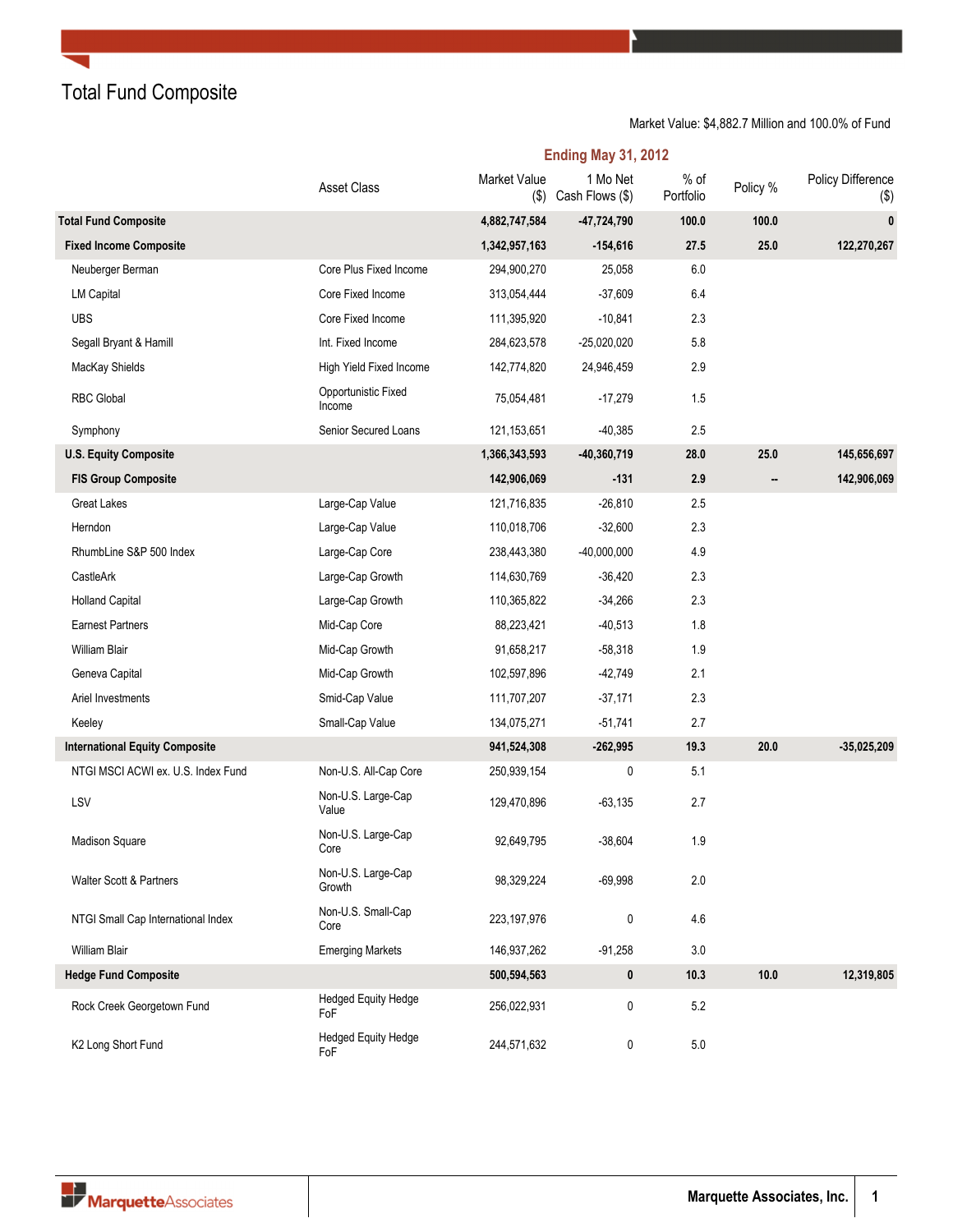Total Fund Composite

Market Value: \$4,882.7 Million and 100.0% of Fund

|                                                   | Asset Class           | Market Value<br>$($ \$) | 1 Mo Net<br>Cash Flows (\$) | % of<br>Portfolio | Policy % | <b>Policy Difference</b><br>$($ \$) |
|---------------------------------------------------|-----------------------|-------------------------|-----------------------------|-------------------|----------|-------------------------------------|
| <b>Real Estate Composite</b>                      |                       | 438,790,636             | 2,127,358                   | 9.0               | 10.0     | $-49,484,123$                       |
| <b>Open-End Real Estate Comp</b>                  |                       | 283,861,561             | 0                           | 5.8               |          | 283,861,561                         |
| American Core Realty Fund, LLC                    | Core Real Estate      | 56,024,689              | 0                           | 1.1               |          |                                     |
| AFL-CIO Building Investment Trust                 | Core Real Estate      | 64,669,750              | 0                           | 1.3               |          |                                     |
| JPMorgan Strategic Property Fund                  | Core Real Estate      | 74,757,399              | 0                           | 1.5               |          |                                     |
| <b>PRISA</b>                                      | Core Real Estate      | 52,591,729              | 0                           | 1.1               |          |                                     |
| PRISA II                                          | Core Plus Real Estate | 35,817,993              | 0                           | 0.7               |          |                                     |
| <b>Closed-End Real Estate Composite</b>           |                       | 154,929,075             | 2,127,358                   | 3.2               |          | 154,929,075                         |
| <b>Private Equity Composite</b>                   |                       | 217,684,479             | $-5,430,916$                | 4.5               | 10.0     | $-270,590,279$                      |
| <b>Fund of Funds Private Equity Composite</b>     |                       | 95,619,632              | $-369,403$                  | 2.0               |          | 95,619,632                          |
| <b>Direct Investment Private Equity Composite</b> |                       | 122,064,847             | $-5,061,512$                | 2.5               |          | 122,064,847                         |
| <b>Cash Accounts</b>                              |                       | 74,852,842              | $-3,642,902$                | 1.5               | 0.0      | 74,852,842                          |

### **Ending May 31, 2012**

**Narquette**Associates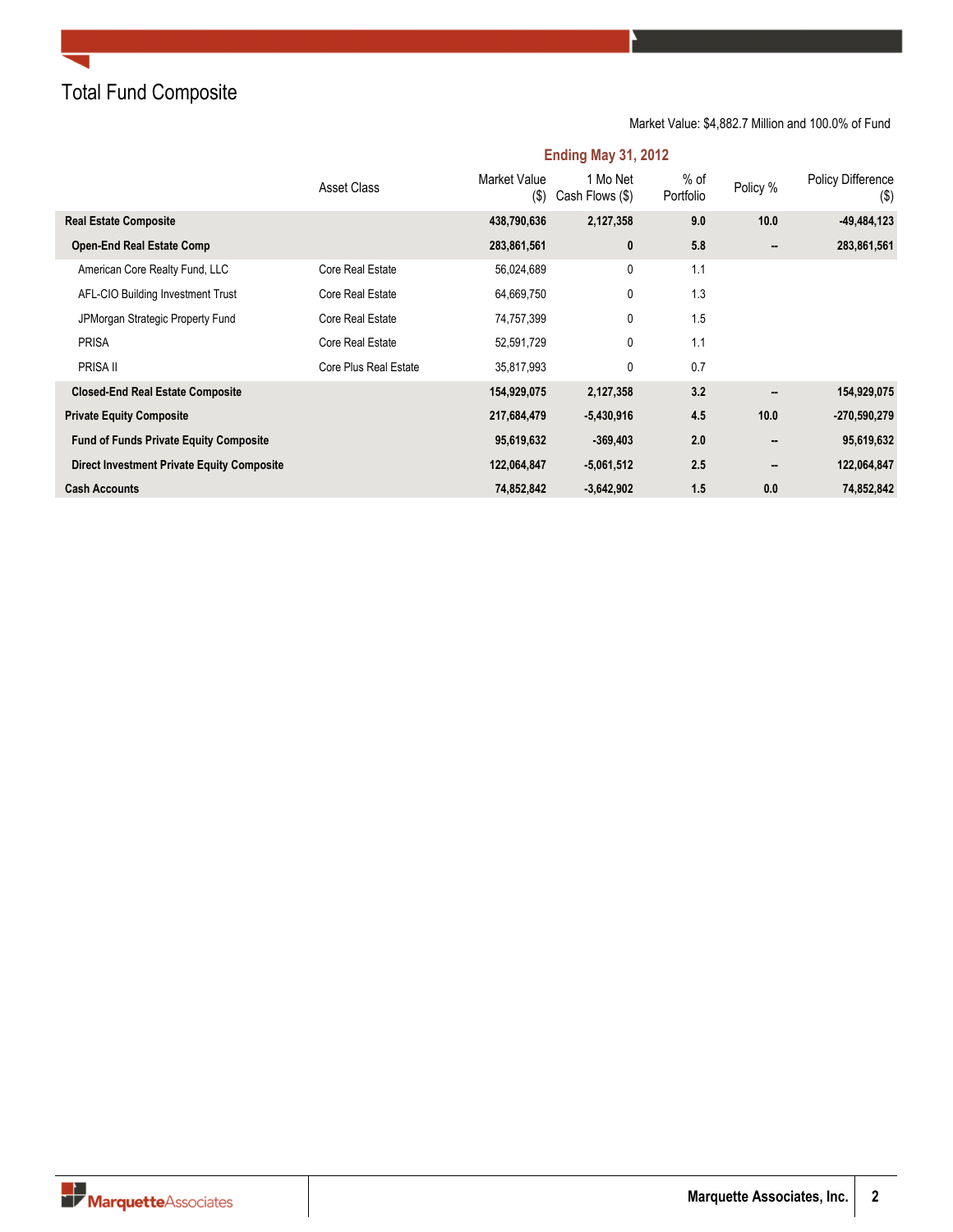

# Total Fund Composite **Annualized Performance (Net of Fees)** Annualized Performance (Net of Fees)

|                                       | <b>Ending May 31, 2012</b> |         |            |         |        |        |        |        |        |        |  |
|---------------------------------------|----------------------------|---------|------------|---------|--------|--------|--------|--------|--------|--------|--|
|                                       | 1 Mo                       | 3 Mo    | <b>YTD</b> | 1 Yr    | 2 Yrs  | 3 Yrs  | 4 Yrs  | 5 Yrs  | 7 Yrs  | 10 Yrs |  |
| <b>Total Fund Composite</b>           | $-4.3$                     | $-3.5$  | 3.0        | $-2.4$  | 8.7    | 10.5   | 1.6    | 0.7    | 4.3    | 5.0    |  |
| <b>Actuarial Rate</b>                 | 0.6                        | 1.9     | 3.3        | 8.0     | 8.0    | 8.0    | 8.0    | 8.0    | 8.0    | 8.0    |  |
| <b>Fixed Income Composite</b>         | 0.4                        | 1.2     | 3.0        | 6.3     | 7.1    | 8.6    | 6.2    | 5.4    | 4.8    |        |  |
| <b>Barclays Capital Aggregate</b>     | 0.9                        | 1.5     | 2.3        | 7.1     | 6.5    | 7.1    | 6.7    | 6.7    | 5.7    | 5.7    |  |
| <b>U.S. Equity Composite</b>          | $-6.7$                     | $-5.0$  | 5.0        | $-3.1$  | 12.5   | 17.1   | 2.2    | 0.3    | 4.4    | ۰.     |  |
| Dow Jones U.S. Total Stock Market     | $-6.2$                     | $-3.9$  | 5.2        | $-1.8$  | 11.9   | 15.6   | 1.0    | $-0.5$ | 4.1    | 4.9    |  |
| <b>International Equity Composite</b> | $-10.7$                    | $-12.0$ | $-0.3$     | $-18.2$ | 3.8    | 6.9    | $-2.3$ | $-1.6$ | 6.5    |        |  |
| <b>MSCI ACWI ex USA</b>               | $-11.4$                    | $-14.0$ | $-3.0$     | $-20.5$ | 1.6    | 4.6    | $-7.5$ | $-5.6$ | 3.3    | 5.7    |  |
| <b>MSCI EAFE</b>                      | $-11.5$                    | $-13.6$ | $-3.8$     | $-20.5$ | 1.9    | 3.4    | $-8.5$ | $-7.3$ | 1.5    | 4.0    |  |
| <b>Hedge Fund Composite</b>           | $-2.6$                     | $-1.7$  | 3.9        | $-2.9$  | 2.7    | 3.1    |        | $\sim$ |        |        |  |
| <b>HFRX Equity Hedge Index</b>        | $-3.1$                     | $-2.8$  | 0.7        | $-13.3$ | $-4.8$ | $-2.1$ | $-7.0$ | $-6.4$ | $-1.4$ | 0.2    |  |
| <b>Real Estate Composite</b>          | 0.2                        | 2.4     | 2.7        | 15.1    | 18.0   | 3.9    | $-5.0$ | $-2.8$ | 3.6    | 5.2    |  |
| <b>NPI</b>                            | 0.0                        | 0.9     | 2.6        | 10.5    | 13.5   | 7.2    | 0.3    | 2.3    | 6.6    | 8.1    |  |
| <b>Open-End Real Estate Comp</b>      | 0.2                        | 3.2     | 3.5        | 14.3    | 17.1   | 4.2    | $-4.1$ | $-1.0$ | 4.3    | 6.5    |  |
| <b>NFI</b>                            | 0.0                        | 0.8     | 2.6        | 10.4    | 14.7   | 5.4    | $-4.4$ | $-1.9$ | 3.2    | 5.4    |  |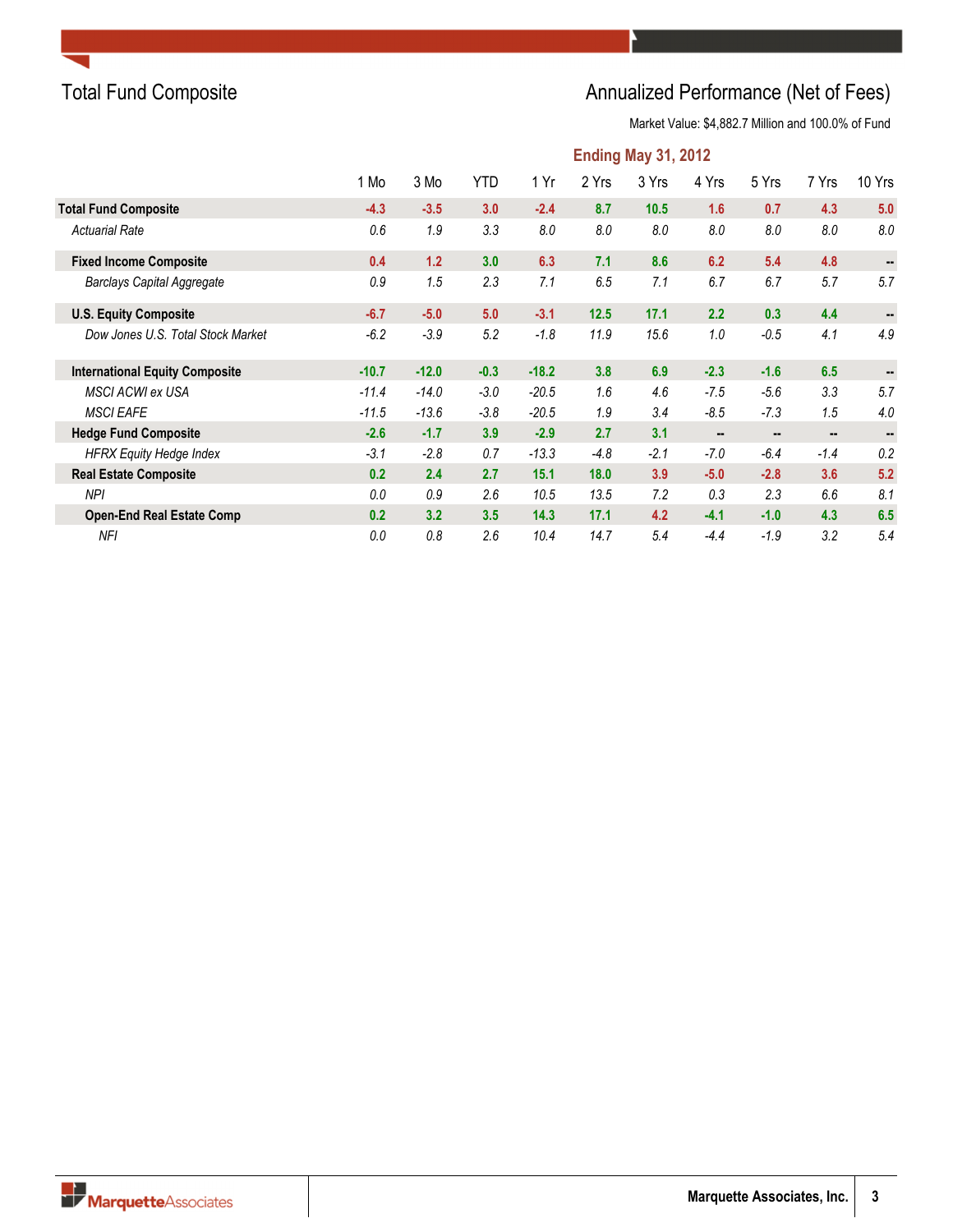# Total Fund Composite **Calendar Performance (Net of Fees)**

|                                       | <b>Calendar Year</b> |      |         |                |      |                |      |      |                |                |         |
|---------------------------------------|----------------------|------|---------|----------------|------|----------------|------|------|----------------|----------------|---------|
|                                       | 2011                 | 2010 | 2009    | 2008           | 2007 | 2006           | 2005 | 2004 | 2003           | 2002           | 2001    |
| <b>Total Fund Composite</b>           | 0.1                  | 14.2 | 19.6    | $-25.8$        | 7.3  | 12.7           | 6.7  | 10.4 | 19.6           | $-9.5$         | $-2.5$  |
| <b>Actuarial Rate</b>                 | 8.0                  | 8.0  | 8.0     | 8.0            | 8.0  | 8.0            | 8.0  | 8.0  | 8.0            | 8.0            | 8.0     |
| <b>Fixed Income Composite</b>         | 6.7                  | 8.0  | 10.6    | $-4.6$         | 5.2  | 4.6            | 2.3  | 4.4  |                |                |         |
| <b>Barclays Capital Aggregate</b>     | 7.8                  | 6.5  | 5.9     | 5.2            | 7.0  | 4.3            | 2.4  | 4.3  | 4.1            | 10.3           | 8.4     |
| <b>U.S. Equity Composite</b>          | 0.7                  | 20.9 | 34.7    | $-38.4$        | 5.7  | 13.1           | 5.9  | 13.0 | $\sim$         | $\sim$         |         |
| Dow Jones U.S. Total Stock Market     | 1.1                  | 17.5 | 28.6    | $-37.2$        | 5.6  | 15.8           | 6.4  | 12.5 | 31.7           | $-20.9$        | $-11.0$ |
| <b>International Equity Composite</b> | $-13.7$              | 15.3 | 41.6    | $-36.6$        | 14.3 | 29.8           | 17.2 | 16.4 |                | $\sim$         |         |
| MSCI ACWI ex USA                      | $-13.7$              | 11.2 | 41.4    | $-45.5$        | 16.7 | 26.7           | 16.6 | 20.9 | 40.8           | $-14.9$        | $-19.7$ |
| <b>MSCI EAFE</b>                      | $-12.1$              | 7.8  | 31.8    | $-43.4$        | 11.2 | 26.3           | 13.5 | 20.2 | 38.6           | $-15.9$        | $-21.4$ |
| <b>Hedge Fund Composite</b>           | $-4.7$               | 5.3  |         | $\blacksquare$ |      | $\blacksquare$ |      | н.   | $\blacksquare$ | $\blacksquare$ |         |
| <b>HFRX Equity Hedge Index</b>        | $-19.1$              | 8.9  | 13.1    | $-25.5$        | 3.2  | 9.2            | 4.2  | 2.2  | 14.5           | 2.1            | 9.0     |
| <b>Real Estate Composite</b>          | 16.6                 | 17.8 | $-31.2$ | $-15.5$        | 15.3 | 17.6           | 25.3 | 10.8 | 5.4            | 7.5            | 9.8     |
| <b>NPI</b>                            | 14.3                 | 13.1 | $-16.9$ | $-6.5$         | 15.8 | 16.6           | 20.1 | 14.5 | 9.0            | 6.7            | 7.3     |
| <b>Open-End Real Estate Comp</b>      | 15.7                 | 15.7 | $-31.0$ | $-10.4$        | 16.6 | 16.1           | 23.5 | 13.5 | 9.1            | 6.0            | 7.6     |
| NFI                                   | 15.0                 | 15.3 | $-30.4$ | $-10.7$        | 14.8 | 15.3           | 20.2 | 12.0 | 8.3            | 4.6            | 4.6     |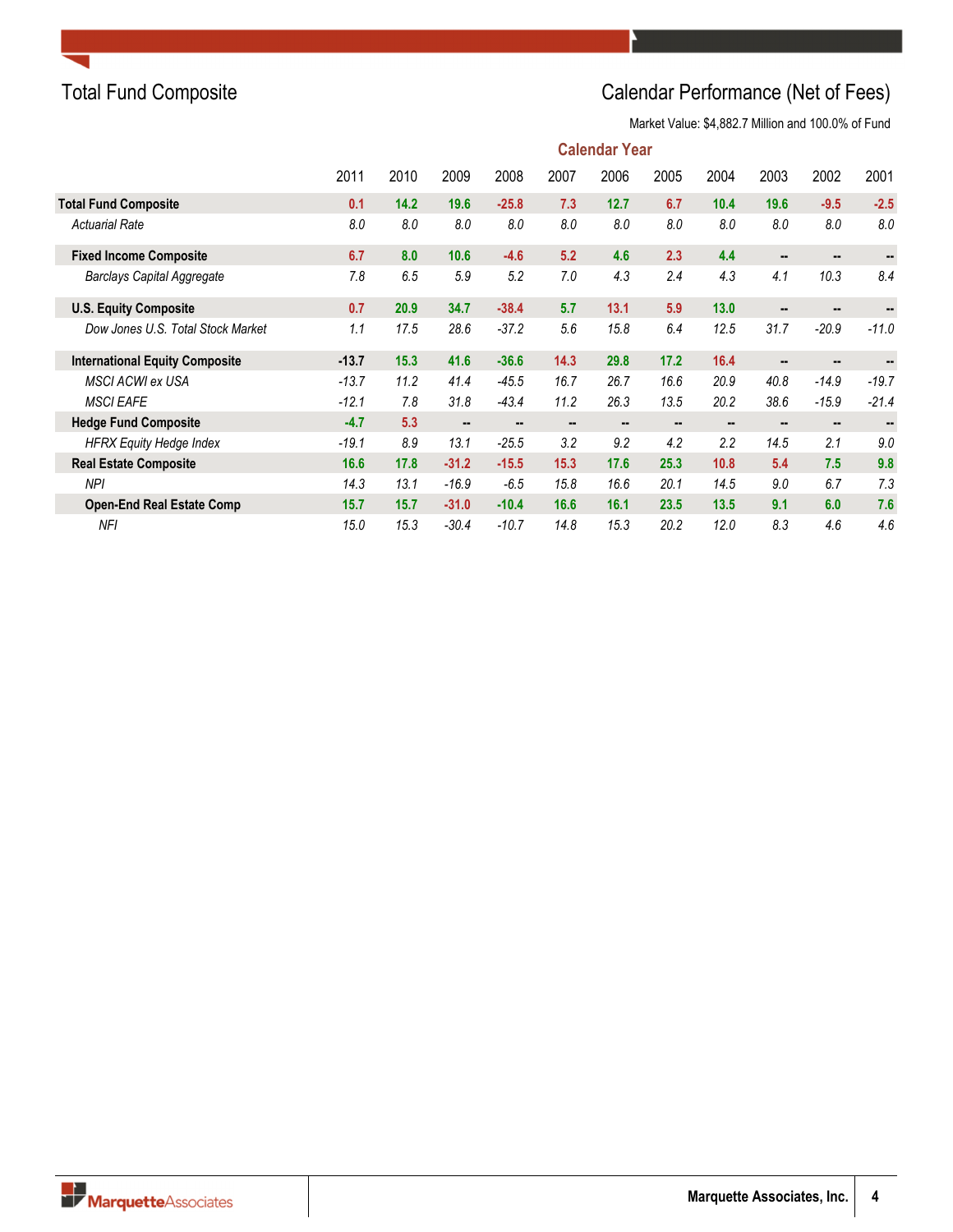# Investment Manager **Annualized Performance (Net of Fees)**

|                                         |         |        |            |        | <b>Ending May 31, 2012</b> |                          |                          |                          |                          |                          | <b>Inception</b>         |            |
|-----------------------------------------|---------|--------|------------|--------|----------------------------|--------------------------|--------------------------|--------------------------|--------------------------|--------------------------|--------------------------|------------|
|                                         | 1 Mo    | 3 Mo   | <b>YTD</b> | 1 Yr   | 2 Yrs                      | 3 Yrs                    | 4 Yrs                    | 5 Yrs                    | 7 Yrs                    | 10 Yrs                   | Return                   | Since      |
| <b>Total Fund Composite</b>             | $-4.3$  | $-3.5$ | 3.0        | $-2.4$ | 8.7                        | 10.5                     | 1.6                      | 0.7                      | 4.3                      | 5.0                      | $\overline{\phantom{a}}$ |            |
| <b>Actuarial Rate</b>                   | 0.6     | 1.9    | 3.3        | 8.0    | 8.0                        | 8.0                      | 8.0                      | 8.0                      | 8.0                      | 8.0                      |                          |            |
| <b>Fixed Income Composite</b>           | 0.4     | 1.2    | 3.0        | 6.3    | 7.1                        | 8.6                      | 6.2                      | 5.4                      | 4.8                      | à,                       | m,                       |            |
| <b>Barclays Capital Aggregate</b>       | 0.9     | 1.5    | 2.3        | 7.1    | 6.5                        | 7.1                      | 6.7                      | 6.7                      | 5.7                      | 5.7                      |                          |            |
| Neuberger Berman                        | 0.8     | 1.4    | 2.7        | 7.2    | 7.1                        | 9.3                      | 7.6                      | 7.0                      | 5.9                      | 5.9                      | 6.1                      | May-01     |
| <b>Barclays Capital Aggregate</b>       | $0.9\,$ | 1.5    | 2.3        | 7.1    | 6.5                        | 7.1                      | 6.7                      | 6.7                      | 5.7                      | 5.7                      | 5.9                      | May-01     |
| <b>LM Capital</b>                       | 0.6     | 1.3    | 2.6        | 6.5    | 6.4                        | 7.2                      | $\overline{\phantom{a}}$ | --                       | --                       | $\Box$                   | 7.5                      | Mar-09     |
| <b>Barclays Capital Aggregate</b>       | $0.9\,$ | 1.5    | 2.3        | 7.1    | 6.5                        | 7.1                      | 6.7                      | 6.7                      | 5.7                      | 5.7                      | 7.1                      | Mar-09     |
| <b>UBS</b>                              | 0.8     | 1.1    | 2.5        | 6.8    | $\qquad \qquad -$          | --                       | --                       | $\qquad \qquad \cdots$   | --                       | $\frac{1}{2}$            | 5.8                      | $Jul-10$   |
| <b>Barclays Capital Aggregate</b>       | 0.9     | 1.5    | 2.3        | 7.1    | 6.5                        | 7.1                      | 6.7                      | 6.7                      | 5.7                      | 5.7                      | 5.6                      | $Jul-10$   |
| Segall Bryant & Hamill                  | 0.6     | 1.3    | 2.5        | 6.1    | 5.8                        | 6.9                      | $\overline{\phantom{a}}$ | $\overline{\phantom{a}}$ | --                       | $\Box$                   | 7.0                      | Apr-09     |
| <b>Barclays Capital Int Govt/Credit</b> | 0.5     | 1.0    | 2.0        | 5.2    | 5.3                        | 5.9                      | 5.7                      | 6.0                      | 5.1                      | 5.2                      | 6.0                      | Apr-09     |
| MacKay Shields                          | $-0.6$  | 0.4    | 4.7        | 6.3    | 10.8                       | 14.5                     | $\overline{\phantom{a}}$ | $\qquad \qquad \cdots$   | $\qquad \qquad \cdots$   | $\overline{\phantom{a}}$ | 15.5                     | Apr-09     |
| <b>Barclays Capital High Yield</b>      | $-1.3$  | $-0.4$ | $5.0\,$    | $4.0$  | 10.9                       | 16.6                     | 9.9                      | 7.6                      | 8.3                      | 9.1                      | 18.6                     | Apr-09     |
| <b>RBC Global</b>                       | 1.0     | 2.0    | 5.8        | 2.7    | $11.5$                     | $\overline{\phantom{a}}$ | --                       | $\overline{\phantom{a}}$ |                          | $\qquad \qquad -$        | 15.7                     | Oct-09     |
| <b>Barclays Capital Aggregate</b>       | $0.9\,$ | 1.5    | 2.3        | 7.1    | 6.5                        | 7.1                      | 6.7                      | 6.7                      | 5.7                      | 5.7                      | 6.3                      | Oct-09     |
| Symphony                                | $-0.6$  | 1.4    | 4.3        | 4.9    | 7.6                        | $\overline{\phantom{a}}$ | $\overline{\phantom{a}}$ | --                       | --                       | $\ddot{\phantom{1}}$     | 9.7                      | Aug-09     |
| <b>CSFB Leveraged Loan</b>              | $-0.5$  | 1.0    | 3.8        | 2.2    | 5.9                        | 11.2                     | 5.1                      | 3.4                      | 4.5                      | 4.8                      | 8.3                      | Aug-09     |
| <b>U.S. Equity Composite</b>            | $-6.7$  | $-5.0$ | 5.0        | $-3.1$ | 12.5                       | 17.1                     | 2.2                      | 0.3                      | 4.4                      |                          | ÷,                       |            |
| Dow Jones U.S. Total Stock Market       | $-6.2$  | $-3.9$ | 5.2        | $-1.8$ | 11.9                       | 15.6                     | 1.0                      | $-0.5$                   | 4.1                      | 4.9                      | --                       |            |
| <b>FIS Group Composite</b>              | $-6.4$  | $-5.1$ | 2.7        | $-6.3$ | $\sim$                     | m,                       | $\sim$                   | ш,                       | $\overline{\phantom{a}}$ | à,                       | 10.8                     | $Jul-10$   |
| FIS Group Custom Benchmark              | $-6.4$  | $-4.7$ | 4.4        | $-5.1$ | 10.4                       | 16.0                     | 1.4                      | $-0.6$                   | 4.2                      | 5.3                      | 11.5                     | $Jul-10$   |
| <b>Great Lakes</b>                      | $-5.8$  | $-4.5$ | 2.6        | $-2.1$ | 11.7                       | 16.4                     | 0.4                      | $-1.4$                   | 3.9                      | 5.5                      | 9.3                      | Mar-91     |
| Russell 1000 Value                      | $-5.9$  | $-4.1$ | 3.5        | $-3.9$ | 9.3                        | 13.7                     | $-1.3$                   | $-3.6$                   | 2.4                      | 4.1                      | 9.1                      | Mar-91     |
| Herndon                                 | $-7.2$  | $-5.3$ | 7.8        | --     |                            |                          |                          |                          |                          |                          | 7.3                      | Nov-11     |
| Russell 1000 Value                      | $-5.9$  | $-4.1$ | 3.5        | $-3.9$ | 9.3                        | 13.7                     | $-1.3$                   | $-3.6$                   | 2.4                      | 4.1                      | $5.6\,$                  | Nov-11     |
| RhumbLine S&P 500 Index                 | $-5.9$  | $-3.3$ | 5.4        | 0.1    | 12.1                       | 14.9                     | $\overline{\phantom{a}}$ | $\overline{\phantom{a}}$ | --                       | $\Box$                   | 3.2                      | Aug-08     |
| S&P 500                                 | $-6.0$  | $-3.5$ | 5.2        | $-0.4$ | 12.0                       | 14.9                     | $0.6\,$                  | $-0.9$                   | 3.5                      | 4.1                      |                          | 2.8 Aug-08 |
| CastleArk                               | $-8.1$  | $-5.8$ | 5.6        | $-3.8$ | 14.6                       | 16.5                     | $-0.6$                   | 1.1                      | 5.1                      | $\Box$                   | 6.7                      | $Jul-04$   |
| Russell 1000 Growth                     | $-6.4$  | $-3.5$ | 7.2        | 1.5    | 14.6                       | 16.9                     | 2.6                      | $2.0\,$                  | $5.0\,$                  | 4.7                      | 5.5                      | $Jul-04$   |
| <b>Holland Capital</b>                  | $-7.0$  | $-4.3$ | 6.1        | 0.2    | 14.5                       | 16.5                     | 4.1                      | 3.4                      | 5.4                      | $\Box$                   | 7.2                      | Oct-02     |
| Russell 1000 Growth                     | $-6.4$  | $-3.5$ | 7.2        | 1.5    | 14.6                       | 16.9                     | 2.6                      | 2.0                      | $5.0\,$                  | 4.7                      | $6.8\,$                  | $Oct-02$   |
| <b>Earnest Partners</b>                 | $-7.5$  | $-7.8$ | 3.2        | $-6.9$ | 10.6                       | 17.2                     | 0.8                      | 0.9                      | $\overline{\phantom{a}}$ | $\Box$                   | 2.6                      | Nov-06     |
| Russell MidCap                          | $-6.7$  | $-4.9$ | $5.0\,$    | $-6.3$ | 11.4                       | 18.5                     | 1.5                      | $0.0\,$                  | 5.4                      | 7.4                      | 2.2                      | $Nov-06$   |
| <b>William Blair</b>                    | $-8.2$  | $-6.8$ | 4.4        | $-5.1$ | 13.3                       | 16.3                     | 4.4                      | 2.0                      | $\qquad \qquad \qquad -$ | $\Box$                   |                          | 4.2 Dec-06 |
| William Blair MCG Custom<br>Benchmark   | $-6.7$  | $-4.9$ | 5.0        | $-6.3$ | 11.4                       | 18.5                     | 2.6                      | 0.3                      | 5.3                      | 7.1                      |                          | 2.2 Dec-06 |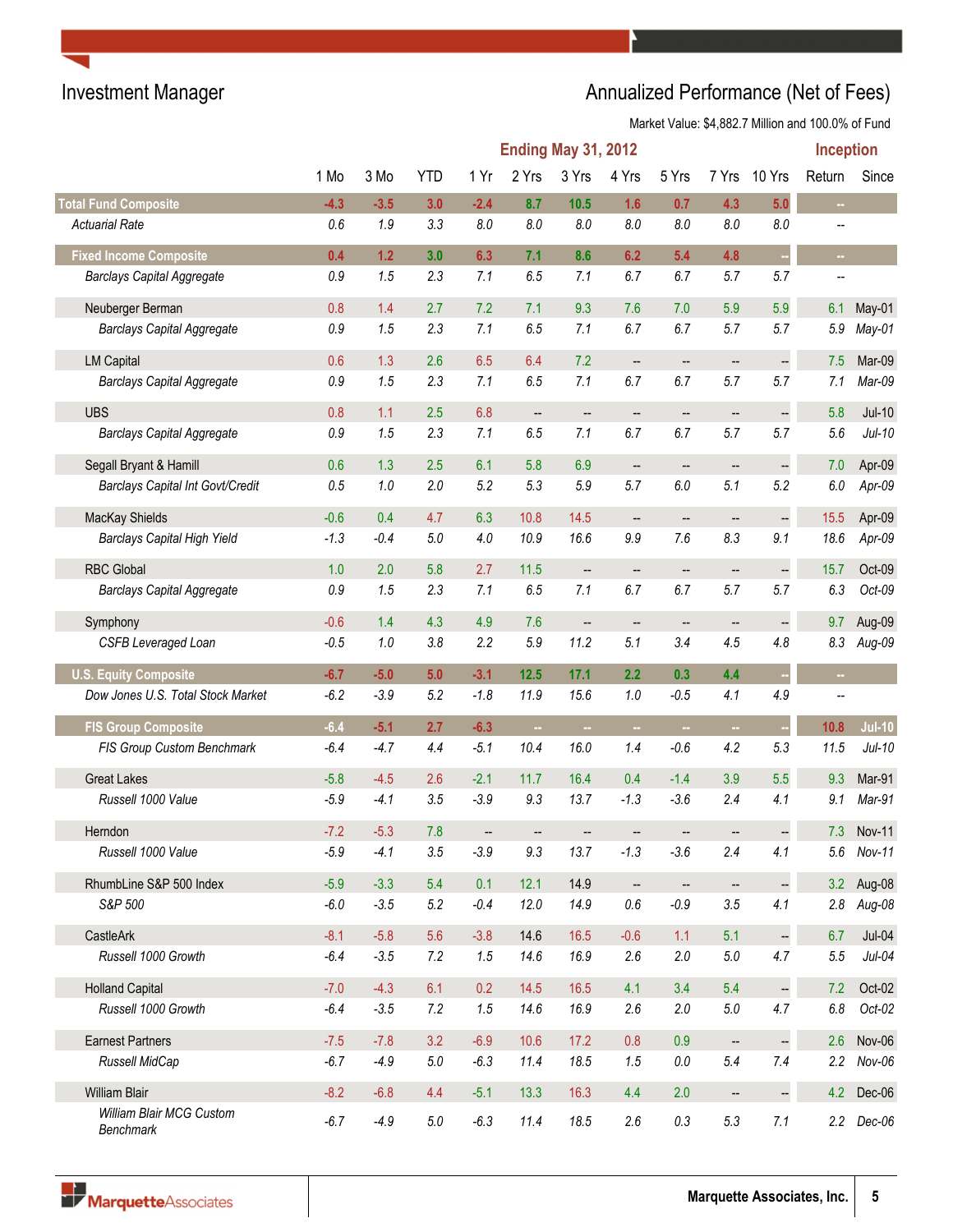# Investment Manager **Annualized Performance (Net of Fees)** Annualized Performance (Net of Fees)

|                                       | <b>Ending May 31, 2012</b> |         |            |         |        |                          |                          |                          |                          | Inception            |                |          |
|---------------------------------------|----------------------------|---------|------------|---------|--------|--------------------------|--------------------------|--------------------------|--------------------------|----------------------|----------------|----------|
|                                       | 1 Mo                       | 3 Mo    | <b>YTD</b> | 1 Yr    | 2 Yrs  | 3 Yrs                    | 4 Yrs                    | 5 Yrs                    | 7 Yrs                    | 10 Yrs               | Return         | Since    |
| Geneva Capital                        | $-6.4$                     | $-2.4$  | 7.5        | 1.9     | 17.9   | $\overline{\phantom{a}}$ | $\overline{\phantom{a}}$ | $\qquad \qquad \cdots$   | $\overline{\phantom{a}}$ | $\overline{a}$       | 18.6           | Nov-09   |
| Russell MidCap Growth                 | $-7.4$                     | $-5.3$  | 6.1        | $-6.3$  | 13.0   | 18.5                     | 1.7                      | 1.2                      | 5.8                      | 7.0                  | 14.4           | Nov-09   |
| Ariel Investments                     | $-7.4$                     | $-7.9$  | 2.5        | $-14.1$ | 5.9    | 19.3                     | 2.9                      | $-1.9$                   | 1.9                      | 4.4                  | 11.9           | Jun-84   |
| Russell 2500 Value                    | $-6.2$                     | $-4.4$  | 4.0        | $-7.7$  | 8.4    | 17.2                     | 1.9                      | $-1.5$                   | 4.0                      | 6.7                  | --             | $Jun-84$ |
| Keeley                                | $-5.9$                     | $-4.5$  | 6.6        | $-5.4$  | 11.7   | 18.6                     | $-1.2$                   | $-1.8$                   | 4.7                      | 6.9                  | 11.2           | Dec-92   |
| Keeley SCV Custom Benchmark           | $-6.1$                     | $-4.6$  | 3.3        | $-8.3$  | 6.2    | 15.1                     | $-1.0$                   | $-3.2$                   | 3.4                      | 6.3                  | 9.9            | Dec-92   |
| <b>International Equity Composite</b> | $-10.7$                    | $-12.0$ | $-0.3$     | $-18.2$ | 3.8    | 6.9                      | $-2.3$                   | $-1.6$                   | 6.5                      | ò,                   | $\sim$         |          |
| MSCI ACWI ex USA                      | $-11.4$                    | $-14.0$ | $-3.0$     | $-20.5$ | 1.6    | 4.6                      | $-7.5$                   | $-5.6$                   | 3.3                      | 5.7                  | $\overline{a}$ |          |
| <b>MSCI EAFE</b>                      | $-11.5$                    | $-13.6$ | $-3.8$     | $-20.5$ | 1.9    | 3.4                      | $-8.5$                   | $-7.3$                   | 1.5                      | 4.0                  |                |          |
| NTGI MSCI ACWI ex. U.S. Index Fund    | $-11.2$                    | $-13.6$ | $-2.6$     | $-20.2$ | 2.0    | 4.9                      | $\overline{\phantom{a}}$ | $\overline{\phantom{a}}$ | $\overline{\phantom{a}}$ | $\overline{a}$       | 8.1            | Oct-08   |
| <b>MSCI ACWI ex USA</b>               | $-11.4$                    | $-14.0$ | $-3.0$     | $-20.5$ | 1.6    | 4.6                      | $-7.5$                   | $-5.6$                   | 3.3                      | 5.7                  | 7.9            | Oct-08   |
| LSV                                   | $-10.9$                    | $-14.1$ | $-4.8$     | $-22.3$ | 2.4    | 4.3                      | $-7.7$                   | $-8.2$                   | 1.4                      | $\ddot{\phantom{0}}$ | 1.4            | Apr-05   |
| <b>MSCI EAFE Value</b>                | $-11.7$                    | $-15.3$ | $-6.1$     | $-22.6$ | $-0.5$ | 1.1                      | $-9.5$                   | $-9.2$                   | 0.4                      | 3.9                  | 0.4            | Apr-05   |
| <b>Madison Square</b>                 | $-11.1$                    | $-9.2$  | 2.5        | $-15.3$ | 2.6    | 3.2                      | $-3.2$                   | $-3.2$                   | 4.2                      | ÷,                   | 4.3            | Nov-04   |
| <b>MSCI EAFE</b>                      | $-11.5$                    | $-13.6$ | $-3.8$     | $-20.5$ | 1.9    | 3.4                      | $-8.5$                   | $-7.3$                   | 1.5                      | 4.0                  | 1.7            | Nov-04   |
| Walter Scott & Partners               | $-8.4$                     | $-8.3$  | 1.8        | $-13.6$ | 4.8    | 5.9                      | $-3.2$                   | $-1.3$                   | 5.3                      |                      | 5.1            | Nov-04   |
| <b>MSCI EAFE Growth</b>               | $-11.3$                    | $-11.9$ | $-1.5$     | $-18.4$ | 4.3    | 5.7                      | $-7.5$                   | $-5.6$                   | 2.5                      | 4.1                  | 2.6            | $Nov-04$ |
| NTGI Small Cap International Index    | $-11.7$                    | $-12.6$ | $-0.1$     | $-19.8$ | 5.5    | 9.7                      | $\overline{\phantom{a}}$ | $\qquad \qquad \cdots$   | --                       |                      | 14.4           | Oct-08   |
| MSCI World ex USA Small Cap           | $-11.8$                    | $-12.8$ | $-0.2$     | $-20.3$ | 5.2    | 9.3                      | $-4.3$                   | $-5.6$                   | 3.2                      | 7.9                  | 14.0           | Oct-08   |
| <b>William Blair</b>                  | $-9.7$                     | $-10.7$ | 4.9        | $-12.8$ | 6.3    | 13.2                     | $-5.3$                   | $-2.7$                   | --                       | $\ddot{\phantom{0}}$ | 8.8            | $Jul-05$ |
| <b>MSCI Emerging Markets</b>          | $-11.2$                    | $-15.2$ | 0.1        | $-20.3$ | 1.3    | $7.9$                    | $-4.7$                   | 0.1                      | 10.0                     | 12.8                 | 8.6            | $Jul-05$ |
| <b>Hedge Fund Composite</b>           | $-2.6$                     | $-1.7$  | 3.9        | $-2.9$  | 2.7    | 3.1                      | ш.                       |                          |                          |                      | ш,             |          |
| <b>HFRX Equity Hedge Index</b>        | $-3.1$                     | $-2.8$  | 0.7        | $-13.3$ | $-4.8$ | $-2.1$                   | $-7.0$                   | $-6.4$                   | $-1.4$                   | 0.2                  | --             |          |
| Rock Creek Georgetown Fund            | $-2.2$                     | $-1.0$  | 4.9        | $-1.1$  | 3.5    | 4.0                      | $\overline{\phantom{a}}$ | $\overline{\phantom{a}}$ | $\qquad \qquad -$        |                      | 4.0            | Jan-09   |
| <b>HFRX Equity Hedge Index</b>        | $-3.1$                     | $-2.8$  | 0.7        | $-13.3$ | $-4.8$ | $-2.1$                   | $-7.0$                   | $-6.4$                   | $-1.4$                   | 0.2                  | 0.2            | $Jan-09$ |
| K2 Long Short Fund                    | $-3.0$                     | $-2.4$  | 2.9        | $-4.8$  | 1.8    | 2.1                      | $\overline{\phantom{a}}$ | $\overline{\phantom{a}}$ |                          |                      | 2.6            | Jan-09   |
| <b>HFRX Equity Hedge Index</b>        | $-3.1$                     | $-2.8$  | 0.7        | $-13.3$ | $-4.8$ | $-2.1$                   | $-7.0$                   | $-6.4$                   | $-1.4$                   | 0.2                  | 0.2            | $Jan-09$ |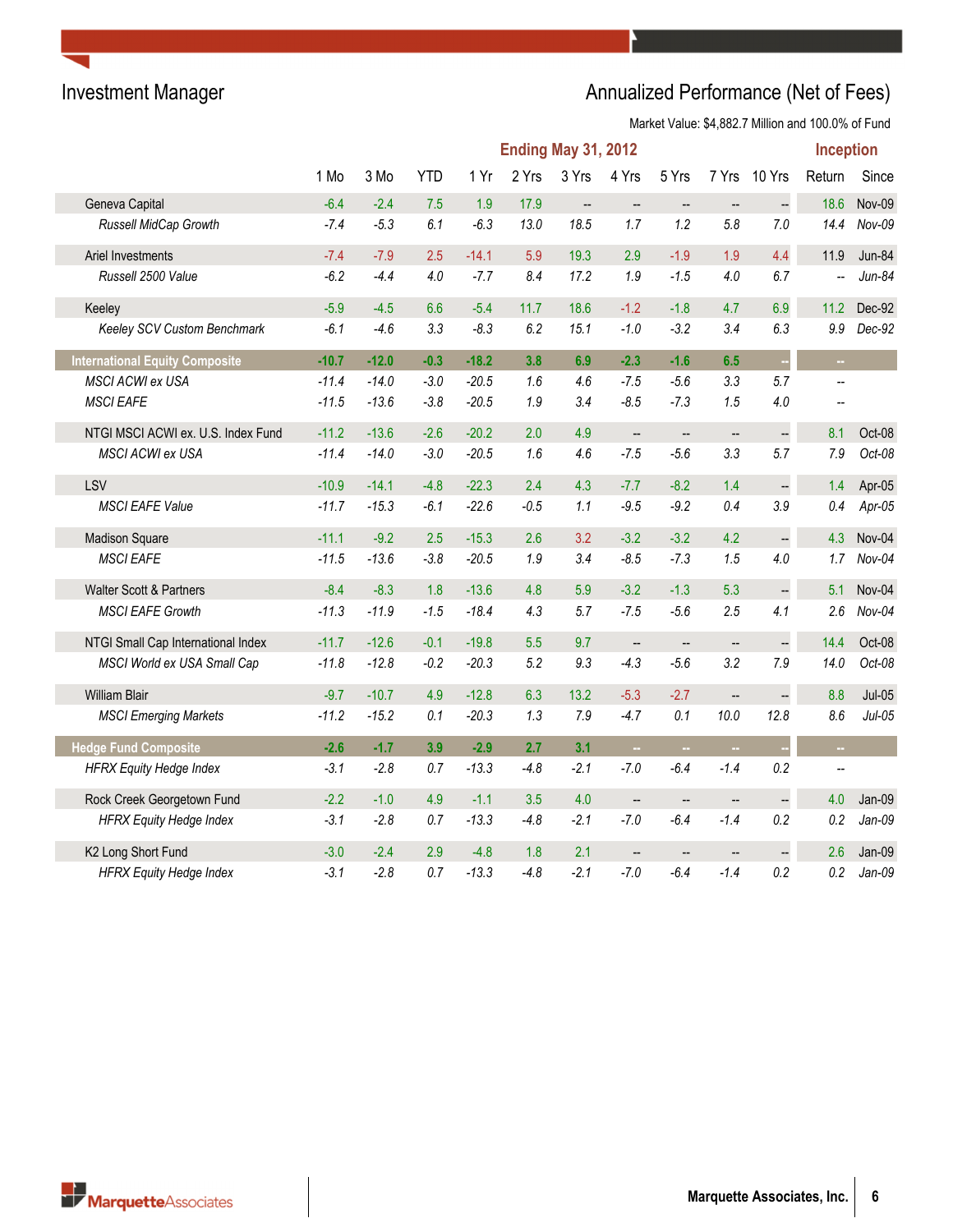# Investment Manager **Annualized Performance (Net of Fees)**

|                                   | <b>Ending May 31, 2012</b> |        |            |      |       |       |        |        |       | <b>Inception</b>         |                          |               |
|-----------------------------------|----------------------------|--------|------------|------|-------|-------|--------|--------|-------|--------------------------|--------------------------|---------------|
|                                   | 1 Mo                       | $3$ Mo | <b>YTD</b> | 1 Yr | 2 Yrs | 3 Yrs | 4 Yrs  | 5 Yrs  | 7 Yrs | 10 Yrs                   | Return                   | Since         |
| <b>Real Estate Composite</b>      | 0.2                        | 2.4    | 2.7        | 14.7 | 17.8  | 3.8   | $-5.1$ | $-2.8$ | 3.6   | 5.2                      | $\sim 10$                |               |
| NPI                               | 0.0                        | 0.9    | 2.6        | 10.5 | 13.5  | 7.2   | 0.3    | 2.3    | 6.6   | 8.1                      |                          |               |
| <b>Open-End Real Estate Comp</b>  | 0.2                        | 3.2    | 3.5        | 14.3 | 17.1  | 4.2   | $-4.1$ | $-1.0$ | 4.3   | 6.5                      | m.                       |               |
| NFI                               | 0.0                        | 0.8    | 2.6        | 10.4 | 14.7  | 5.4   | $-4.4$ | $-1.9$ | 3.2   | 5.4                      | $\overline{\phantom{m}}$ |               |
| American Core Realty Fund, LLC    | 0.0                        | 2.8    | 2.8        | 12.3 | 14.0  | 0.8   | $-4.6$ | $-1.5$ | 2.9   | $\overline{\phantom{a}}$ | 3.9                      | $Nov-03$      |
| NFI                               | 0.0                        | 0.8    | 2.6        | 10.4 | 14.7  | 5.4   | $-4.4$ | $-1.9$ | 3.2   | 5.4                      | 5.0                      | $Nov-03$      |
| AFL-CIO Building Investment Trust | 0.0                        | 3.6    | 3.6        | 14.1 | 14.5  | 2.4   | $-3.4$ | $-0.6$ | 4.0   | 4.5                      | 4.5                      | Jun-02        |
| <b>NFI</b>                        | 0.0                        | 0.8    | 2.6        | 10.4 | 14.7  | 5.4   | $-4.4$ | $-1.9$ | 3.2   | 5.4                      | 5.4                      | $Jun-02$      |
| JPMorgan Strategic Property Fund  | 0.7                        | 2.7    | 3.8        | 13.1 | 16.0  | 5.8   | $-2.3$ | 0.2    | 5.3   | $\qquad \qquad \cdots$   | 7.5                      | $Jun-02$      |
| NFI                               | 0.0                        | 0.8    | 2.6        | 10.4 | 14.7  | 5.4   | $-4.4$ | $-1.9$ | 3.2   | 5.4                      | 5.4                      | $Jun-02$      |
| <b>PRISA</b>                      | 0.0                        | 3.0    | 3.0        | 15.4 | 19.7  | 3.3   | $-5.5$ | $-2.1$ | 3.5   | 5.6                      |                          | 6.1 Nov-81    |
| NFI                               | 0.0                        | 0.8    | 2.6        | 10.4 | 14.7  | 5.4   | $-4.4$ | $-1.9$ | 3.2   | 5.4                      | --                       | Nov-81        |
| <b>PRISA II</b>                   | 0.0                        | 4.3    | 4.3        | 18.4 | 23.9  | 4.0   | $-8.5$ | $-4.7$ | 1.9   | 5.2                      | 6.6                      | <b>Nov-89</b> |
| NFI                               | 0.0                        | 0.8    | 2.6        | 10.4 | 14.7  | 5.4   | -4.4   | $-1.9$ | 3.2   | 5.4                      | $\overline{\phantom{a}}$ | Nov-89        |